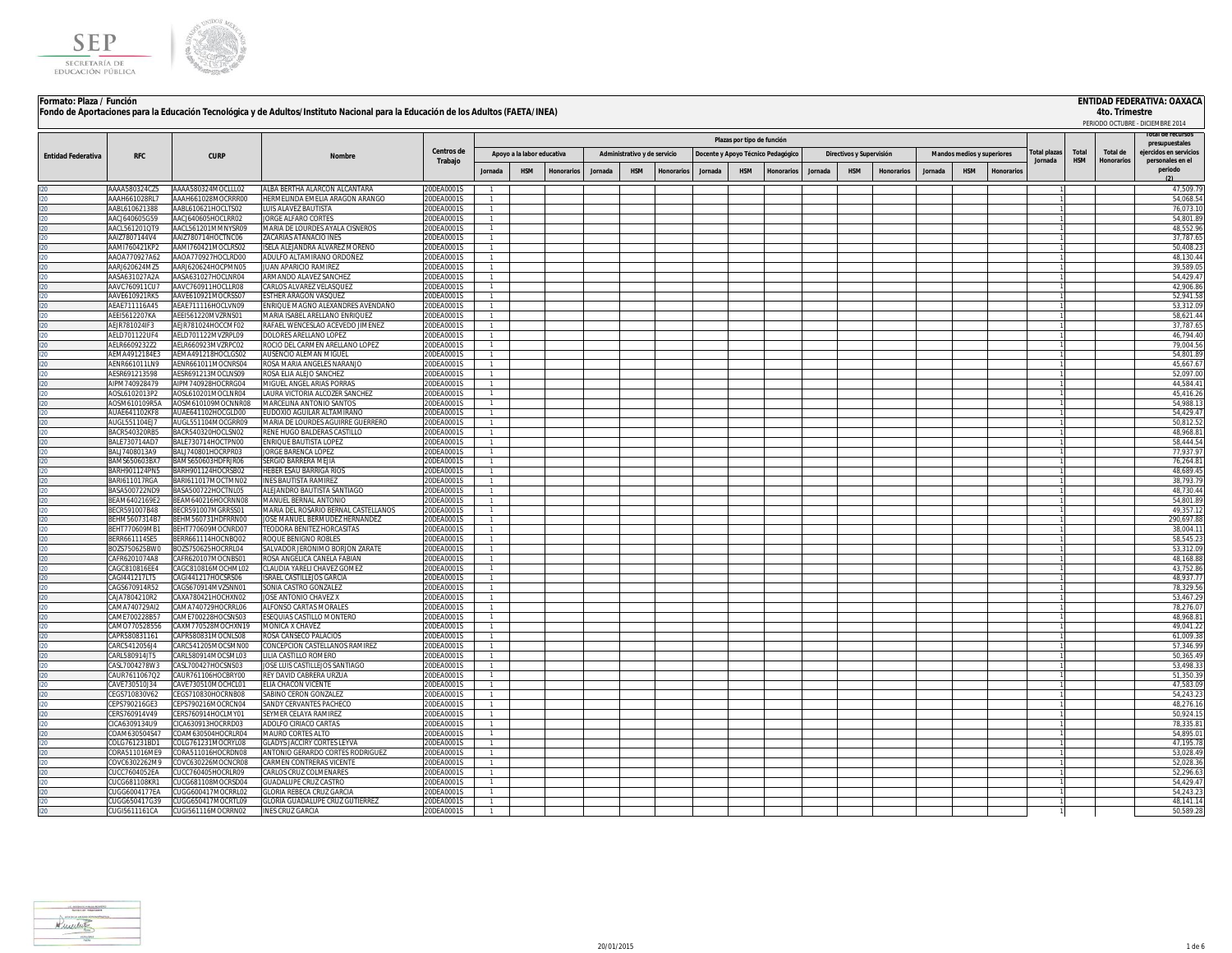

# **ENTIDAD FEDERATIVA: OAXACA**<br>4to. Trimestre

| Formato: Plaza / Función  |                                      |                                          |                                                                                                                                   |                            |                              |                            |                   |         |                              |                  |         |                                    |                   |         |                          |                   |         |                            |           |                |            |                   | ENTIDAD FEDERATIVA: OAXACA       |
|---------------------------|--------------------------------------|------------------------------------------|-----------------------------------------------------------------------------------------------------------------------------------|----------------------------|------------------------------|----------------------------|-------------------|---------|------------------------------|------------------|---------|------------------------------------|-------------------|---------|--------------------------|-------------------|---------|----------------------------|-----------|----------------|------------|-------------------|----------------------------------|
|                           |                                      |                                          | Fondo de Aportaciones para la Educación Tecnológica y de Adultos/Instituto Nacional para la Educación de los Adultos (FAETA/INEA) |                            |                              |                            |                   |         |                              |                  |         |                                    |                   |         |                          |                   |         |                            |           |                |            | 4to. Trimestre    |                                  |
|                           |                                      |                                          |                                                                                                                                   |                            |                              |                            |                   |         |                              |                  |         |                                    |                   |         |                          |                   |         |                            |           |                |            |                   | PERIODO OCTUBRE - DICIEMBRE 2014 |
|                           |                                      |                                          |                                                                                                                                   | Plazas por tipo de función |                              |                            |                   |         |                              |                  |         |                                    |                   |         |                          |                   |         |                            |           | presupuestales |            |                   |                                  |
| <b>Entidad Federativa</b> | <b>RFC</b>                           | <b>CURP</b>                              | Nombre                                                                                                                            | Centros de                 |                              | Apoyo a la labor educativa |                   |         | Administrativo y de servicio |                  |         | Docente y Apoyo Técnico Pedagógico |                   |         | Directivos y Supervisión |                   |         | Mandos medios y superiores |           | otal plazas    | Total      | Total de          | ejercidos en servicios           |
|                           |                                      |                                          |                                                                                                                                   | Trabajo                    |                              |                            |                   |         |                              |                  |         |                                    |                   |         |                          |                   |         |                            |           | Jornada        | <b>HSM</b> | <b>Honorarios</b> | personales en el<br>periodo      |
|                           |                                      |                                          |                                                                                                                                   |                            | Jornada                      | <b>HSM</b>                 | <b>Honorarios</b> | Jornada | <b>HSM</b>                   | <b>Honorario</b> | Jornada | <b>HSM</b>                         | <b>Ionorarios</b> | Jornada | <b>HSM</b>               | <b>Honorarios</b> | Jornada | <b>HSM</b>                 | Honorario |                |            |                   |                                  |
|                           | UGR651007440                         | CUGR651007MOCRRS05                       | MARIA DEL ROSARIO CRUZ GARCIA                                                                                                     | 0DEA0001S                  |                              |                            |                   |         |                              |                  |         |                                    |                   |         |                          |                   |         |                            |           |                |            |                   | 51,178.1                         |
|                           | UJT751221MS1                         | CUJT751221HOCRRM06                       | TOMAS PEDRO CRUZ JARQUIN                                                                                                          | 20DEA0001S                 |                              |                            |                   |         |                              |                  |         |                                    |                   |         |                          |                   |         |                            |           |                |            |                   | 54,429.4                         |
|                           | ULM590814AY0                         | CULM590814HOCRPG05                       | MIGUEL ANGEL CRUZ LOPEZ                                                                                                           | 20DEA0001S                 | $\mathbf{1}$                 |                            |                   |         |                              |                  |         |                                    |                   |         |                          |                   |         |                            |           |                |            |                   | 53,903.7                         |
| $20 -$<br>۵η.             | UMA680109GU4                         | CUMA680109HOCRZN09                       | <b>ANTONIO CRUZ MEZA</b><br>NORMA EUNICE CUEVAS X                                                                                 | 20DEA0001S<br>20DEA0001S   | $\mathbf{1}$                 |                            |                   |         |                              |                  |         |                                    |                   |         |                          |                   |         |                            |           |                |            |                   | 54.050.7<br>49,341.2             |
|                           | UNO641222214<br>URY780320SK6         | CUXN641222MOCVXR07<br>CURY780320MOCRGD03 | YADIRA CRUZ REGINO                                                                                                                | 20DEA0001S                 | $\mathbf{1}$<br>$\mathbf{1}$ |                            |                   |         |                              |                  |         |                                    |                   |         |                          |                   |         |                            |           |                |            |                   | 49,952.80                        |
|                           | USC581128CS7                         | CUSC581128MOCRNB06                       | CIBELES CRUZ SANCHEZ                                                                                                              | 20DEA0001S                 | $\mathbf{1}$                 |                            |                   |         |                              |                  |         |                                    |                   |         |                          |                   |         |                            |           |                |            |                   | 53,828.5                         |
|                           | USD661223SC1                         | CUSD661223HOCRLG00                       | DAGOBERTO CRUZ SALVATIERRA                                                                                                        | 20DEA0001S                 | $\mathbf{1}$                 |                            |                   |         |                              |                  |         |                                    |                   |         |                          |                   |         |                            |           |                |            |                   | 53,994.9                         |
|                           | DEGJ730102RL5                        | DEG1730102HOCSRS04                       | JESUS RANGEL DESALES GUERACH                                                                                                      | 20DEA0001S                 | $\mathbf{1}$                 |                            |                   |         |                              |                  |         |                                    |                   |         |                          |                   |         |                            |           |                |            |                   | 53,312.0                         |
|                           | IGC640716MV0                         | DIGC640716MOCZNR08                       | CARMEN DIAZ GONZALEZ                                                                                                              | 20DEA0001S                 | $\mathbf{1}$                 |                            |                   |         |                              |                  |         |                                    |                   |         |                          |                   |         |                            |           |                |            |                   | 78,935.8                         |
|                           | DIMD700627M67<br>DISA861106H86       | DIMD700627HOCZRR07<br>DISA861106HOCZLL09 | DARIO DIAZ MARTINEZ<br>JOSE ALBERTO DIAZ SALAZAR                                                                                  | 20DEA0001S<br>20DEA0001S   | $\mathbf{1}$                 |                            |                   |         |                              |                  |         |                                    |                   |         |                          |                   |         |                            |           |                |            |                   | 53,684.5<br>74,979.8             |
|                           | DOJA780111JF3                        | DOJA780111HOCRML01                       | ALAIN DORANTES JIMENEZ                                                                                                            | 20DEA0001S                 | $\mathbf{1}$                 |                            |                   |         |                              |                  |         |                                    |                   |         |                          |                   |         |                            |           |                |            |                   | 51,284.3                         |
|                           | EAMI571107N94                        | FAMI571107MDESRR01                       | IRMA LILIA ESTRADA MARTINEZ                                                                                                       | 20DEA0001S                 |                              |                            |                   |         |                              |                  |         |                                    |                   |         |                          |                   |         |                            |           |                |            |                   | 54,408.7                         |
|                           | EUMR700919FU1                        | EUMR700919HOCSNC05                       | RICARDO ESTUDILLO MONTALVO                                                                                                        | 20DEA0001S                 |                              |                            |                   |         |                              |                  |         |                                    |                   |         |                          |                   |         |                            |           |                |            |                   | 52,939.6                         |
|                           | FAGS610530QG0                        | FAGS610530MDFRNL05                       | SOLEDAD FRANCO GONZALEZ                                                                                                           | 20DEA0001S                 |                              |                            |                   |         |                              |                  |         |                                    |                   |         |                          |                   |         |                            |           |                |            |                   | 48,915.4                         |
|                           | FEOR780413UD5                        | FEOR780413MDFRRC04                       | ROCIO FERIA ORTIZ                                                                                                                 | 20DEA0001S                 |                              |                            |                   |         |                              |                  |         |                                    |                   |         |                          |                   |         |                            |           |                |            |                   | 51,938.6                         |
|                           | FETP761101LQ1                        | FETP761101HOCLRR00                       | PERFECTO FELIPE TRAPAGA                                                                                                           | 20DEA0001S                 |                              |                            |                   |         |                              |                  |         |                                    |                   |         |                          |                   |         |                            |           |                |            |                   | 54,056.9<br>54,615.6             |
|                           | FOGR7109293CC<br><b>OIM631111SX9</b> | FOGR710929HHGLNF05<br>FOIM631111HOCLGR06 | RAFAEL FLORES GONZALEZ<br><b>MARTIN FLORES IGNACIO</b>                                                                            | 20DEA0001S<br>20DEA00019   |                              |                            |                   |         |                              |                  |         |                                    |                   |         |                          |                   |         |                            |           |                |            |                   | 78,276.0                         |
|                           | OPE560130AZ7                         | FOPE560130HOCLBP00                       | EPIFANIO FLORES PUEBLITA                                                                                                          | 20DEA00019                 |                              |                            |                   |         |                              |                  |         |                                    |                   |         |                          |                   |         |                            |           |                |            |                   | 54,243.2                         |
|                           | FOZB740430RX0                        | FOZB740430HOCLRN19                       | BENITO JAIME FLORES ZURITA                                                                                                        | 20DEA00019                 |                              |                            |                   |         |                              |                  |         |                                    |                   |         |                          |                   |         |                            |           |                |            |                   | 53.808.6                         |
|                           | USC7603059F9                         | ELISC760305MOCNLR09                      | MARIA DEL CARMEN FUENTES SOLAR                                                                                                    | 20DEA0001                  |                              |                            |                   |         |                              |                  |         |                                    |                   |         |                          |                   |         |                            |           |                |            |                   | 53,498.3                         |
|                           | GAAD7505058R2                        | GAAD750505HOCRNV03                       | DAVID GARCIA ANGEL                                                                                                                | 20DEA00019                 |                              |                            |                   |         |                              |                  |         |                                    |                   |         |                          |                   |         |                            |           |                |            |                   | 53,864.5                         |
|                           | GACA720925CRA                        | GACA720925HDESDL05                       | ALEREDO GASGA CID DEL PRADO                                                                                                       | 20DEA00019                 |                              |                            |                   |         |                              |                  |         |                                    |                   |         |                          |                   |         |                            |           |                |            |                   | 78,252.8                         |
|                           | GALF7301112S5<br>GAI M6010238X3      | GALF730111MOCRPR03<br>GALM601023MOCRNR04 | FRANCISCA GUILLERMINA GARCIA LOPEZ<br>MARGARITA LETICIA GARCIA LUNA                                                               | 20DEA00019<br>20DEA0001S   |                              |                            |                   |         |                              |                  |         |                                    |                   |         |                          |                   |         |                            |           |                |            |                   | 53.312.0<br>52,068.4             |
|                           | GALR710301FK6                        | GALR710301MOCLBS04                       | ROSA MARIA GALLEGOS LABIAS                                                                                                        | 20DEA0001S                 |                              |                            |                   |         |                              |                  |         |                                    |                   |         |                          |                   |         |                            |           |                |            |                   | 54.429.4                         |
|                           | GALS700622D4A                        | GALS700622MOCRPY07                       | SYLVIA MAGDALENA GARCIA LOPEZ                                                                                                     | 20DEA0001S                 |                              |                            |                   |         |                              |                  |         |                                    |                   |         |                          |                   |         |                            |           |                |            |                   | 42,380.0                         |
|                           | GAME670305JJ4                        | GAME670305MOCRRL09                       | ELIZABETH GARCIA MARTINEZ                                                                                                         | 20DEA0001S                 |                              |                            |                   |         |                              |                  |         |                                    |                   |         |                          |                   |         |                            |           |                |            |                   | 54.056.9                         |
|                           | GAMF891009AE3                        | GAMF891009MBCRNT06                       | FATIMA DEL ROSARIO GARCIA MENDOZA                                                                                                 | 20DEA0001S                 |                              |                            |                   |         |                              |                  |         |                                    |                   |         |                          |                   |         |                            |           |                |            |                   | 48.130.4                         |
|                           | GANT8105193F7<br>GATI700220R64       | GANT810519HOCRXR00<br>GATI700220MOCRMR07 | <b>TARCIS GARCIA NUÑEZ</b><br><b>IRMA GARCIA TAMAYO</b>                                                                           | 20DEA0001S<br>20DEA0001S   | $\mathbf{1}$<br>$\mathbf{1}$ |                            |                   |         |                              |                  |         |                                    |                   |         |                          |                   |         |                            |           |                |            |                   | 37.744.6<br>54.855.6             |
|                           | GAVC800126EG4                        | GAVC800126MOCYLL08                       | CLAUDIA LILIANA GAY VALENCIA                                                                                                      | 20DEA0001S                 | $\mathbf{1}$                 |                            |                   |         |                              |                  |         |                                    |                   |         |                          |                   |         |                            |           |                |            |                   | 36,494.4                         |
|                           | 30CL5306113T1                        | GOCL530611HOCMSS00                       | LUIS RAFAEL GOMEZ CASTILLO                                                                                                        | 20DEA0001S                 | $\mathbf{1}$                 |                            |                   |         |                              |                  |         |                                    |                   |         |                          |                   |         |                            |           |                |            |                   | 53,312.0                         |
|                           | GOFC5803062S4                        | GOFC580306HOCNRR02                       | CIRO GONZALEZ FRANCO                                                                                                              | 20DEA0001S                 |                              |                            |                   |         |                              |                  |         |                                    |                   |         |                          |                   |         |                            |           |                |            |                   | 48,096.8                         |
|                           | GOJL800608124                        | GOJL800608HVZMCS07                       | LUIS ALBERTO GOMEZ JACOME                                                                                                         | 20DEA0001S                 |                              |                            |                   |         |                              |                  |         |                                    |                   |         |                          |                   |         |                            |           |                |            |                   | 12,211.1                         |
|                           | GOOP610218T72                        | GOOP610228MOCNRR02                       | PORFIRIA ALFONSINA GONZALEZ ORTEGA                                                                                                | 20DEA0001S                 | $\mathbf{1}$                 |                            |                   |         |                              |                  |         |                                    |                   |         |                          |                   |         |                            |           |                |            |                   | 78.335.8                         |
|                           | GOPE610511J59<br>GORJ681203GH6       | GOPE610511HOCNRR06<br>GORJ681203HOCNZV07 | ERNESTO GONZALEZ PERALTA<br><b>JAVIER GONZALEZ RUIZ</b>                                                                           | 20DEA0001S<br>20DEA0001S   |                              |                            |                   |         |                              |                  |         |                                    |                   |         |                          |                   |         |                            |           |                |            |                   | 61,009.3<br>56.433.6             |
|                           | GORS630531PT4                        | GORS630531MOCDSL00                       | SILVIA GODINEZ RASGADO                                                                                                            | 20DEA0001S                 |                              |                            |                   |         |                              |                  |         |                                    |                   |         |                          |                   |         |                            |           |                |            |                   | 53,684.5                         |
|                           | GORS740318BX7                        | GORS740318MDFMYN03                       | SANDRA ANGELICA GOMEZ REYES                                                                                                       | 20DEA0001S                 |                              |                            |                   |         |                              |                  |         |                                    |                   |         |                          |                   |         |                            |           |                |            |                   | 51,935.6                         |
|                           | UCF571020QL8                         | GUCF571020HOCTNL07                       | FELICIANO GUTIERREZ CONTRERAS                                                                                                     | 20DEA0001S                 |                              |                            |                   |         |                              |                  |         |                                    |                   |         |                          |                   |         |                            |           |                |            |                   | 59,149.1                         |
|                           | UDH680108FC7                         | GUDH680108HOCTZL01                       | HELADIO GUTIERREZ DIAZ                                                                                                            | 20DEA0001S                 |                              |                            |                   |         |                              |                  |         |                                    |                   |         |                          |                   |         |                            |           |                |            |                   | 59,350.4                         |
|                           | UMJ680814RK8                         | GUMJ680814MOCTRN02                       | JUANA BELEN GUTIERREZ MORALES                                                                                                     | 20DEA0001S                 |                              |                            |                   |         |                              |                  |         |                                    |                   |         |                          |                   |         |                            |           |                |            |                   | 52,939.6                         |
|                           | USR6510162R4<br>EBV650315UQ8         | GUSR651016MOCZLC03<br>HEBV650315HOCRRD09 | ROCIO JULIA GUZMAN SOLANA<br>VIDAL EDMUNDO HERNANDEZ BARRIENTOS                                                                   | 0DEA0001S<br>0DEA0001S     |                              |                            |                   |         |                              |                  |         |                                    |                   |         |                          |                   |         |                            |           |                |            |                   | 53,738.3<br>52,041.5             |
|                           | ECF510117120                         | HECF510117HOCRRL04                       | FLORENTINO NATALIO HERNANDEZ CERVANTES                                                                                            | 0DEA00019                  |                              |                            |                   |         |                              |                  |         |                                    |                   |         |                          |                   |         |                            |           |                |            |                   | 78,927.8                         |
|                           | ECM781122PA4                         | HECM781122HOCRNR02                       | MAURO HERNANDEZ CANSECO                                                                                                           | 20DEA0001S                 |                              |                            |                   |         |                              |                  |         |                                    |                   |         |                          |                   |         |                            |           |                |            |                   | 57,941.2                         |
|                           | ECR740928IY6                         | HECR740928MOCRCQ01                       | RAQUEL HERNANDEZ COCA                                                                                                             | 0DEA0001S                  |                              |                            |                   |         |                              |                  |         |                                    |                   |         |                          |                   |         |                            |           |                |            |                   | 51,541.3                         |
|                           | FDG730227D28                         | HEDG730227HOCR7L06                       | <b>GILBERTO HERNANDEZ DIAZ</b>                                                                                                    | 0DEA0001S                  |                              |                            |                   |         |                              |                  |         |                                    |                   |         |                          |                   |         |                            |           |                |            |                   | 53.498.3                         |
|                           | EHC720327BD1                         | HEHC720327MOCRRL06                       | CELSA HERNANDEZ HERNANDEZ                                                                                                         | 20DEA0001S                 |                              |                            |                   |         |                              |                  |         |                                    |                   |         |                          |                   |         |                            |           |                |            |                   | 52,288.4                         |
|                           | FHI660424P63<br>EJA601202516         | HEHI660424MOCRRR03<br>HEJA601202MDFRML08 | RMA HERNANDEZ HERNANDEZ<br>LMA LOURDES HERNANDEZ JIMENEZ                                                                          | 0DEA0001S<br>0DEA0001S     |                              |                            |                   |         |                              |                  |         |                                    |                   |         |                          |                   |         |                            |           |                |            |                   | 53,888.5<br>58,940.2             |
|                           | FI A6405036F1                        | HELA640503HOCRPN06                       | ANDRES HERNANDEZ LOPEZ                                                                                                            | 0DEA0001S                  |                              |                            |                   |         |                              |                  |         |                                    |                   |         |                          |                   |         |                            |           |                |            |                   | 51,482.8                         |
|                           | ELA680221DQ0                         | HELA680221HOCRZN05                       | ANTONIO HERNANDEZ LOAEZA                                                                                                          | 0DEA0001S                  |                              |                            |                   |         |                              |                  |         |                                    |                   |         |                          |                   |         |                            |           |                |            |                   | 54,429.4                         |
|                           | <b>EMF741112KP9</b>                  | HEMF741112MOCRRD04                       | FIDELINA HERNANDEZ MERINO                                                                                                         | ODEA0001S                  |                              |                            |                   |         |                              |                  |         |                                    |                   |         |                          |                   |         |                            |           |                |            |                   | 53.813.9                         |
|                           | ERH580904K48                         | HERH580904HGRRZC08                       | HECTOR JAVIER HERNANDEZ RUIZ                                                                                                      | 0DEA0001S                  |                              |                            |                   |         |                              |                  |         |                                    |                   |         |                          |                   |         |                            |           |                |            |                   | 53,648.5                         |
|                           | ERJ721022QP9                         | HERJ721022HOCRYN07                       | JUAN SANTIAGO HERNANDEZ REYES                                                                                                     | 20DEA0001S                 | $\mathbf{1}$                 |                            |                   |         |                              |                  |         |                                    |                   |         |                          |                   |         |                            |           |                |            |                   | 54.770.8                         |
|                           | ESA750112H92<br>ESD620525LU7         | HESA750112HOCRNL02<br>HESD620525MOCRNM06 | ALFREDO HERNANDEZ SANTIBAÑEZ<br>DOMITILA HERNANDEZ SANCHEZ                                                                        | 20DEA0001S<br>20DEA0001S   | $\mathbf{1}$<br>$\mathbf{1}$ |                            |                   |         |                              |                  |         |                                    |                   |         |                          |                   |         |                            |           |                |            |                   | 37.258.8<br>52.600.1             |
|                           | ESN780925235                         | HESN780925MBCRLR16                       | NORMA HERNANDEZ SOLIS                                                                                                             | 20DEA0001S                 | $\mathbf{1}$                 |                            |                   |         |                              |                  |         |                                    |                   |         |                          |                   |         |                            |           |                |            |                   | 45,231.50                        |
|                           | <b>IETC620302EK6</b>                 | HETC620302HOCRLR04                       | CRISTOBAL HERNANDEZ TOLEDO                                                                                                        | 20DEA0001S                 | $\mathbf{1}$                 |                            |                   |         |                              |                  |         |                                    |                   |         |                          |                   |         |                            |           |                |            |                   | 47.097.52                        |
|                           | IEZF670206C56                        | HF7F670206HOCRRL06                       | FELIPE DE JESUS HEREDIA ZARATE                                                                                                    | 20DEA0001S                 | $\mathbf{1}$                 |                            |                   |         |                              |                  |         |                                    |                   |         |                          |                   |         |                            |           |                |            |                   | 52,041.53                        |
|                           | HISI610524T6A                        | HISI610524MOCPND02                       | IDALIA SONIA OLIVIA HIPOLITO SANTIAGO                                                                                             | 20DEA0001S                 |                              |                            |                   |         |                              |                  |         |                                    |                   |         |                          |                   |         |                            |           |                |            |                   | 48,290.86                        |

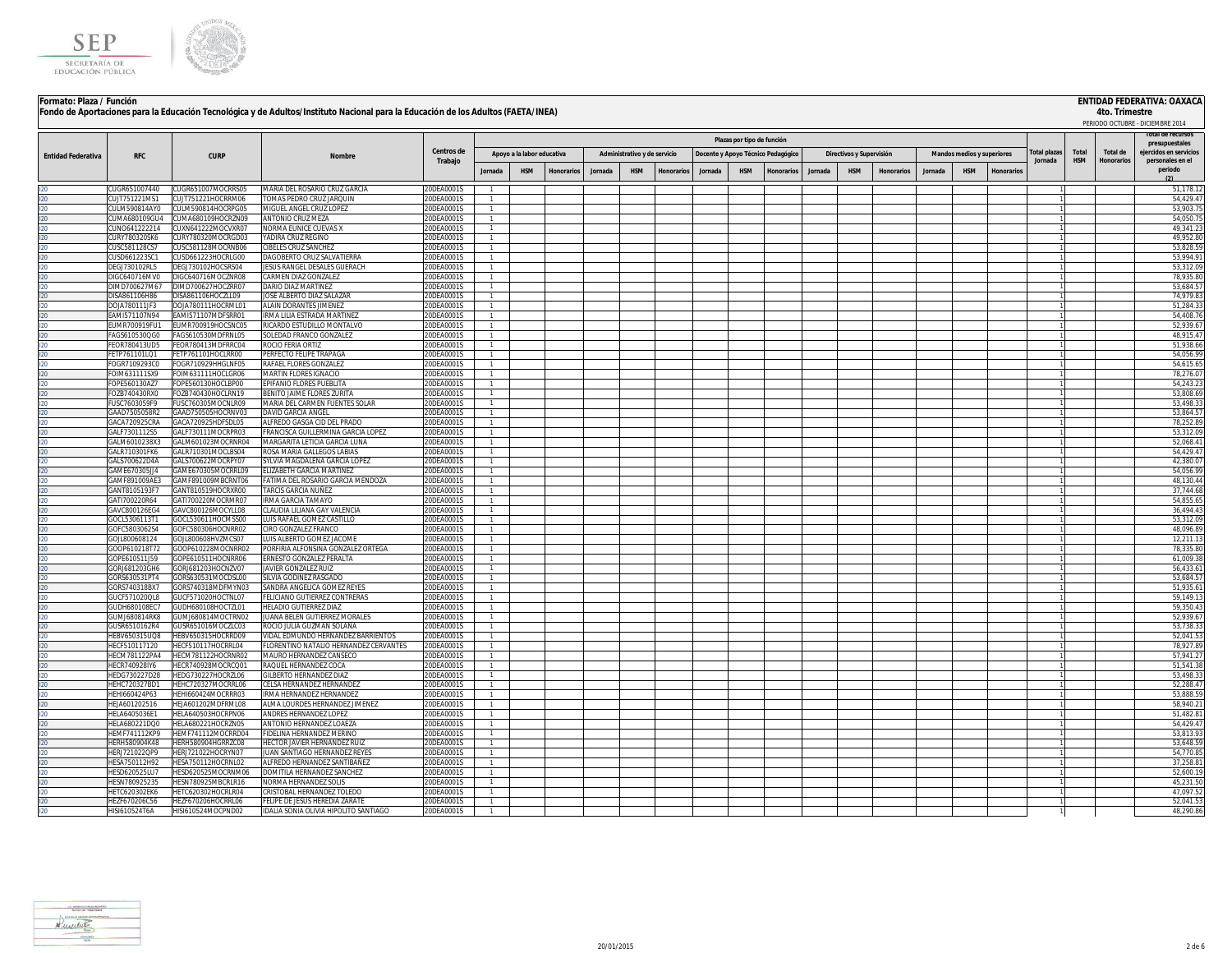



|                           |                                       |                                          |                                                                    |                          |                                  |                            |            |         |                              |            |         |                            |                                    |         |                          |                   |         |                            |           |              |            |                 | PERIODO OCTUBRE - DICIEMBRE 2014         |
|---------------------------|---------------------------------------|------------------------------------------|--------------------------------------------------------------------|--------------------------|----------------------------------|----------------------------|------------|---------|------------------------------|------------|---------|----------------------------|------------------------------------|---------|--------------------------|-------------------|---------|----------------------------|-----------|--------------|------------|-----------------|------------------------------------------|
|                           |                                       |                                          |                                                                    |                          |                                  |                            |            |         |                              |            |         | Plazas por tipo de función |                                    |         |                          |                   |         |                            |           |              |            |                 | iotal de recursos                        |
|                           | <b>RFC</b>                            | <b>CURP</b>                              | <b>Nombre</b>                                                      | Centros de               |                                  | Apoyo a la labor educativa |            |         | Administrativo y de servicio |            |         |                            | Docente y Apoyo Técnico Pedagógico |         | Directivos y Supervisión |                   |         | Mandos medios y superiores |           | Total plazas | Total      | <b>Total de</b> | presupuestales<br>ejercidos en servicios |
| <b>Entidad Federativa</b> |                                       |                                          |                                                                    | Trabajo                  |                                  |                            |            |         |                              |            |         |                            |                                    |         |                          |                   |         |                            |           | Jornada      | <b>HSM</b> | Honorarios      | personales en el<br>periodo              |
|                           |                                       |                                          |                                                                    |                          | Jornada                          | <b>HSM</b>                 | Honorarios | Jornada | <b>HSM</b>                   | Honorarios | Jornada | <b>HSM</b>                 | Honorarios                         | Jornada | <b>HSM</b>               | <b>Honorarios</b> | Jornada | <b>HSM</b>                 | Honorario |              |            |                 | (2)                                      |
|                           | IAOF570420U37                         | JAOE570420MOCRRL05                       | <b>ELIA JARQUIN ORTIZ</b>                                          | 20DFA0001S               | $\overline{1}$                   |                            |            |         |                              |            |         |                            |                                    |         |                          |                   |         |                            |           |              |            |                 | 45.048.46                                |
|                           | JASA531102HS5<br>JEMM770413CW5        | JASA531102MOCCNN00<br>JEMM770413HOCSJR00 | MARIA DE LOS ANGELES JACINTO SANTOS<br>MARGARITO DE JESUS MEJIA    | 20DEA0001S<br>20DEA0001S | $\overline{1}$<br>$\overline{1}$ |                            |            |         |                              |            |         |                            |                                    |         |                          |                   |         |                            |           |              |            |                 | 61,009.38<br>57.979.9                    |
|                           | CE590225TP9                           | JICE590225MOCMBL06                       | ELVIRA CECILIA JIMENEZ CABALLERO                                   | 20DEA0001S               | $\overline{1}$                   |                            |            |         |                              |            |         |                            |                                    |         |                          |                   |         |                            |           |              |            |                 | 38,508.2                                 |
|                           | LN681122L83                           | IILN681122MOCMPR01                       | NORMA ISABEL JIMENEZ LOPEZ                                         | 20DEA0001S               | $\overline{1}$                   |                            |            |         |                              |            |         |                            |                                    |         |                          |                   |         |                            |           |              |            |                 | 78,335.8                                 |
|                           | IME5207231N4                          | JIME520723MOCMRL02                       | ELDA JIMENEZ MORGAN                                                | 20DEA0001S               | $\overline{1}$                   |                            |            |         |                              |            |         |                            |                                    |         |                          |                   |         |                            |           |              |            |                 | 51.690.22                                |
|                           | IIPF670915175                         | JIPE670915MOCMCV00                       | EVA MIRTHALA JIMENEZ PACHECO                                       | 20DEA0001S               | $\overline{1}$                   |                            |            |         |                              |            |         |                            |                                    |         |                          |                   |         |                            |           |              |            |                 | 54.684.57                                |
|                           | JIPR770214DV3<br>ILIA 1450414 IC1     | JIPR770214HOCMXB07<br>JUAJ450414HOCRRS03 | ROBERTO JIMENEZ PIÑON<br><b>ILISTINO ILIAREZ ARAGON</b>            | 20DEA0001S<br>20DEA0001S | $\overline{1}$<br>1              |                            |            |         |                              |            |         |                            |                                    |         |                          |                   |         |                            |           |              |            |                 | 54,305.85<br>50,365.49                   |
|                           | JUPO750613A1A                         | JUPO750613HOCRCS06                       | OSVALDO ANTONIO JUAREZ PICHARDO                                    | 20DEA0001S               | $\overline{1}$                   |                            |            |         |                              |            |         |                            |                                    |         |                          |                   |         |                            |           |              |            |                 | 46,365.39                                |
|                           | JUVA7606132K6                         | JUVA760613MOCRSN02                       | ANTONIA JUAREZ VASQUEZ                                             | 20DEA0001S               | $\overline{1}$                   |                            |            |         |                              |            |         |                            |                                    |         |                          |                   |         |                            |           |              |            |                 | 37.307.35                                |
|                           | (AGX620119557                         | KXGA620119HYNNNL05                       | ALBERTO KANTUN GONZALEZ                                            | 20DEA0001S               |                                  |                            |            |         |                              |            |         |                            |                                    |         |                          |                   |         |                            |           |              |            |                 | 56,664.1                                 |
|                           | ECE540605AN2                          | LECE540605MOCNRL06                       | ELOISA JOSEFINA LEON CRUZ                                          | 20DEA0001S               |                                  |                            |            |         |                              |            |         |                            |                                    |         |                          |                   |         |                            |           |              |            |                 | 37.676.85                                |
|                           | IEN6509218R7<br><b>IMC740127RW4</b>   | LIEN650921HOCBSX04<br>LIMC740127MOCNTC06 | NOE LIBORIO ESCAMILLA<br>CICLALI LINARES MATUS                     | 20DEA0001S<br>20DEA0001S | $\overline{1}$<br>$\overline{1}$ |                            |            |         |                              |            |         |                            |                                    |         |                          |                   |         |                            |           |              |            |                 | 54,056.99<br>53,125.85                   |
|                           | LOAH641025SN2                         | LOAH641025HOCPNC08                       | HECTOR LOPEZ ANTONIO                                               | 20DEA0001S               |                                  |                            |            |         |                              |            |         |                            |                                    |         |                          |                   |         |                            |           |              |            |                 | 54,429.47                                |
|                           | OAR670604CT0                          | LOAR670604MOCPNT05                       | RUTILIA LOPEZ ANTONIO                                              | 20DEA0001S               |                                  |                            |            |         |                              |            |         |                            |                                    |         |                          |                   |         |                            |           |              |            |                 | 49,924.18                                |
|                           | LOCA681026FT9                         | LXCA681026HOCPSL06                       | ALFREDO CARLOS LOPEZ CASTRO                                        | 20DEA0001S               |                                  |                            |            |         |                              |            |         |                            |                                    |         |                          |                   |         |                            |           |              |            |                 | 53,684.5                                 |
|                           | OCG650407U15                          | LOCG650407MOCPRD05                       | GUADALUPE LOPEZ CARRASCO                                           | 20DEA0001S               |                                  |                            |            |         |                              |            |         |                            |                                    |         |                          |                   |         |                            |           |              |            |                 | 59.545.23                                |
|                           | OCH780529JC7                          | LOCH780529HOCPRR03                       | HIRAM LOPEZ CARRASCO                                               | 20DEA0001S               | $\mathbf{1}$                     |                            |            |         |                              |            |         |                            |                                    |         |                          |                   |         |                            |           |              |            |                 | 56.229.61                                |
|                           | OGA6810026G2<br>LOGJ5909045I0         | LOGA681002HOCPRN09<br>LOGI590904HOCPMM07 | ANDRES LOPEZ GARCIA<br>JAIME LOPEZ GOMEZ                           | 20DEA0001S<br>20DEA0001S | 1<br>$\overline{1}$              |                            |            |         |                              |            |         |                            |                                    |         |                          |                   |         |                            |           |              |            |                 | 54.988.13<br>54.423.23                   |
|                           | LOGJ6502272F3                         | LOGJ650227HOCPLL02                       | JULIO CESAR LOPEZ GALVEZ                                           | 20DEA0001S               | $\overline{1}$                   |                            |            |         |                              |            |         |                            |                                    |         |                          |                   |         |                            |           |              |            |                 | 50,675.85                                |
|                           | LOG1680624MYA                         | LOG1680624HOCPNN02                       | JUAN CARLOS LOPEZ GONZALEZ                                         | 20DEA0001S               | $\overline{1}$                   |                            |            |         |                              |            |         |                            |                                    |         |                          |                   |         |                            |           |              |            |                 | 49.549.58                                |
|                           | LOGV710228F47                         | LOGV710228HOCPNC05                       | VICTOR LOPEZ GUENDOLAIN                                            | 20DEA0001S               |                                  |                            |            |         |                              |            |         |                            |                                    |         |                          |                   |         |                            |           |              |            |                 | 51,104.15                                |
|                           | LOHT671003KL7                         | LOHT671003MOCPRR02                       | TERESITA DE JESUS LOPEZ HERNANDEZ                                  | 20DEA0001S               | $\overline{1}$                   |                            |            |         |                              |            |         |                            |                                    |         |                          |                   |         |                            |           |              |            |                 | 53,168.53                                |
|                           | LOLA700424Q88                         | LOLA700424HOCPPL03                       | ALEJANDRO LOPEZ LOPEZ                                              | 20DEA0001S               |                                  |                            |            |         |                              |            |         |                            |                                    |         |                          |                   |         |                            |           |              |            |                 | 55,988.1                                 |
|                           | LOLR711207D61<br>.OLT6312289C4        | LOLR711207MOCPSC08<br>LOLT631228MOCPSF08 | ROCELIA LOPEZ LUIS<br><b>TEOFILA LOPEZ LUIS</b>                    | 20DEA0001S<br>20DEA0001S | $\overline{1}$<br>$\overline{1}$ |                            |            |         |                              |            |         |                            |                                    |         |                          |                   |         |                            |           |              |            |                 | 51.855.29<br>55,357.5                    |
|                           | LOME6504039G1                         | LOMF650403MOCPJR07                       | FRANCISCA OFELIA LOPEZ MEJIA                                       | 20DEA0001S               | $\overline{1}$                   |                            |            |         |                              |            |         |                            |                                    |         |                          |                   |         |                            |           |              |            |                 | 53.684.5                                 |
|                           | LOOE720214DS2                         | LOOE720214MOCPRR06                       | ERIKA PATRICIA LOPEZ OROZCO                                        | 20DEA0001S               | $\overline{1}$                   |                            |            |         |                              |            |         |                            |                                    |         |                          |                   |         |                            |           |              |            |                 | 48,854.98                                |
|                           | LOPY800507GD6                         | LOPY800507MOCPND02                       | YADIRA LOPEZ PINEDA                                                | 20DEA0001S               | $\overline{1}$                   |                            |            |         |                              |            |         |                            |                                    |         |                          |                   |         |                            |           |              |            |                 | 34,420.6                                 |
|                           | ORG610918UD7                          | LORG610918HOCPDN07                       | <b>GENARO LOPEZ RODRIGUEZ</b>                                      | 20DEA0001S               |                                  |                            |            |         |                              |            |         |                            |                                    |         |                          |                   |         |                            |           |              |            |                 | 56.664.1                                 |
|                           | OSE641115LZ7                          | LOSE641115MOCPNL01                       | ELPIDIA LOPEZ SANTIAGO                                             | 20DEA0001S               |                                  |                            |            |         |                              |            |         |                            |                                    |         |                          |                   |         |                            |           |              |            |                 | 53.288.5                                 |
|                           | OST640114FJ9<br>OVE741027LG9          | LOST640114MOCPRR01<br>LOVE741027HOCPLD04 | MARIA TERESA LOPEZ SORIANO<br>EDUARDO REY LOPEZ VILLAVICENCIO      | 20DEA0001S<br>20DEA0001S | $\overline{1}$<br>$\overline{1}$ |                            |            |         |                              |            |         |                            |                                    |         |                          |                   |         |                            |           |              |            |                 | 46,960.66<br>37,656.30                   |
|                           | LOVJ640412H41                         | LOVJ640412MOCPSL00                       | JULIA LOPEZ VASQUEZ                                                | 20DEA0001S               | $\overline{1}$                   |                            |            |         |                              |            |         |                            |                                    |         |                          |                   |         |                            |           |              |            |                 | 51,836.72                                |
|                           | LUGA5910015F6                         | LUGA591001HOCNRN02                       | ANGEL LUNA GARCIA                                                  | 20DEA0001S               | $\overline{1}$                   |                            |            |         |                              |            |         |                            |                                    |         |                          |                   |         |                            |           |              |            |                 | 54,423.23                                |
|                           | LUSS681111QD6                         | LUSS681111MOCSNY01                       | SYLVIA VICTORIA LUIS SANTOS                                        | 20DEA0001S               | $\overline{1}$                   |                            |            |         |                              |            |         |                            |                                    |         |                          |                   |         |                            |           |              |            |                 | 52,568.47                                |
|                           | MACE610812JD7                         | MACE610812MOCTRL01                       | ELENA MATUS CRUZ                                                   | 20DEA0001S               | $\overline{1}$                   |                            |            |         |                              |            |         |                            |                                    |         |                          |                   |         |                            |           |              |            |                 | 54.634.53                                |
|                           | MACU540516K44                         | MACU540516HOCTYB00                       | <b>UBALDO MATIAS CAYETANO</b>                                      | 20DEA0001S               | $\overline{1}$                   |                            |            |         |                              |            |         |                            |                                    |         |                          |                   |         |                            |           |              |            |                 | 54,172.8                                 |
|                           | MAGD530225JB0<br>MAGP710531ST2        | MAGD530225MOCNLL02<br>MAGP710531MOCRRT08 | DALIA VICTORIA MANZANARES GI<br>PETRONILA MARTINEZ GARCIA          | 20DEA0001S<br>20DEA0001S | $\overline{1}$                   |                            |            |         |                              |            |         |                            |                                    |         |                          |                   |         |                            |           |              |            |                 | 53.642.89<br>53.870.75                   |
|                           | MALC530727D52                         | MALC530727HOCRSL07                       | CELESTINO MARTINEZ LUIS                                            | 20DEA0001S               | $\overline{1}$                   |                            |            |         |                              |            |         |                            |                                    |         |                          |                   |         |                            |           |              |            |                 | 78,777.89                                |
|                           | MALD570609T63                         | MALD570609MOCRPL05                       | DALILA MARTINEZ LOPEZ                                              | 20DEA0001S               | $\overline{1}$                   |                            |            |         |                              |            |         |                            |                                    |         |                          |                   |         |                            |           |              |            |                 | 47,570.3                                 |
|                           | MALN581029GV3                         | MALN581029HOCRPR05                       | NARCISO ELOY MARCIAL LOPEZ                                         | 20DEA0001S               | $\overline{1}$                   |                            |            |         |                              |            |         |                            |                                    |         |                          |                   |         |                            |           |              |            |                 | 52,662.2                                 |
|                           | VIAMA6501036V4                        | MAMA650103HCSRNB06                       | ABEL MARTINEZ MUNDO                                                | 20DEA0001S               |                                  |                            |            |         |                              |            |         |                            |                                    |         |                          |                   |         |                            |           |              |            |                 | 52,600.1                                 |
|                           | MAMC6609242V3                         | MAMC660924MOCRRR06                       | MARIA DEL CARMEN MARTINEZ MARTINEZ                                 | 20DEA0001S               | $\overline{1}$                   |                            |            |         |                              |            |         |                            |                                    |         |                          |                   |         |                            |           |              |            |                 | 48,833.98                                |
|                           | MAMX720608I93<br>MAPC700724R58        | MXME720608MOCRTS02<br>MAPC700724MOCRRR08 | ESPERANZA MARTINEZ MATUS<br>MARIA CRISTINA MARTINEZ PEREZ          | 20DEA0001S<br>20DEA0001S | -1<br>1                          |                            |            |         |                              |            |         |                            |                                    |         |                          |                   |         |                            |           |              |            |                 | 44,089.15<br>54.895.01                   |
|                           | MAPE6206013R5                         | MAXP620601HOCRXD07                       | PEDRO MARTINEZ X                                                   | 20DEA0001S               | 1                                |                            |            |         |                              |            |         |                            |                                    |         |                          |                   |         |                            |           |              |            |                 | 52.320.83                                |
|                           | MAPF580215Q33                         | MAPE580215HOCRRS00                       | <b>FAUSTINO MARTINEZ PEREZ</b>                                     | 20DEA0001S               | $\mathbf{1}$                     |                            |            |         |                              |            |         |                            |                                    |         |                          |                   |         |                            |           |              |            |                 | 55, 174.3                                |
|                           | MAPT670924LK2                         | MAPT670924MOCRRR09                       | <b>TEREZA MARTINEZ PEREZ</b>                                       | 20DEA0001S               | $\overline{1}$                   |                            |            |         |                              |            |         |                            |                                    |         |                          |                   |         |                            |           |              |            |                 | 57,346.99                                |
|                           | MAQL560814GK3                         | MAQL560814HOCRRS03                       | JOSE LUIS MARTINEZ QUIROZ                                          | 20DEA0001S               | $\overline{1}$                   |                            |            |         |                              |            |         |                            |                                    |         |                          |                   |         |                            |           |              |            |                 | 49.449.9                                 |
|                           | MARI780504T25                         | MARI780504HOCRSV08                       | <b>IVAN MARTINEZ RIOS</b>                                          | 20DEA0001S               |                                  |                            |            |         |                              |            |         |                            |                                    |         |                          |                   |         |                            |           |              |            |                 | 53.498.3                                 |
|                           | MARS730806MF6<br>MART680521QJ3        | MARS730806HOCTDL04<br>MART680521MOCRJR01 | SALVADOR ANGEL MATA RODRIGUEZ<br>TRINIDAD VALENTINA MARTINEZ ROJAS | 20DEA0001S<br>20DEA0001S | $\overline{1}$                   |                            |            |         |                              |            |         |                            |                                    |         |                          |                   |         |                            |           |              |            |                 | 54,243.2<br>45.601.00                    |
|                           | MASA8211255H7                         | MASA821125HOCRLB04                       | ABEL MARTINEZ SALINAS                                              | 20DEA0001S               | $\overline{1}$                   |                            |            |         |                              |            |         |                            |                                    |         |                          |                   |         |                            |           |              |            |                 | 51,077.3                                 |
|                           | MASV6410089C0                         | MASV641008HOCRYC01                       | VICENTE MARTINEZ SAYNES                                            | 20DEA0001S               | $\overline{1}$                   |                            |            |         |                              |            |         |                            |                                    |         |                          |                   |         |                            |           |              |            |                 | 53,312.0                                 |
|                           | MEDJ630930RG6                         | MEDJ630930HOCRZR00                       | JERONIMO MANUEL MERINO DIAZ                                        | 20DEA0001S               | $\overline{1}$                   |                            |            |         |                              |            |         |                            |                                    |         |                          |                   |         |                            |           |              |            |                 | 53,498.3                                 |
|                           | MEFR840505JP4                         | MEFR840505MOCNNF07                       | RAFAELA MENDOZA FUENTES                                            | 20DEA0001S               |                                  |                            |            |         |                              |            |         |                            |                                    |         |                          |                   |         |                            |           |              |            |                 | 40,817.9                                 |
|                           | VIEGV640826GG1                        | MEGV640826MOCSVR02                       | VIRGINIA DACIA MESTAS GUEVARA                                      | 20DEA0001S               |                                  |                            |            |         |                              |            |         |                            |                                    |         |                          |                   |         |                            |           |              |            |                 | 54.895.0                                 |
|                           | IEHA590212LB0<br><b>JEHA621215K68</b> | MEHA590212MOCRRR08<br>MEHA621215HOCNRR01 | AURORA MERINO HERNANDEZ<br>ARTURO TOMAS MENDOZA HERNANDEZ          | 20DEA0001S<br>20DEA0001S | $\mathbf{1}$<br>$\mathbf{1}$     |                            |            |         |                              |            |         |                            |                                    |         |                          |                   |         |                            |           |              |            |                 | 46.543.23<br>53.841.67                   |
|                           | MEHG560423FD1                         | MEHG560423MDFNRR07                       | GEORGINA JULIA MENDEZ HERNANDEZ                                    | 20DEA0001S               |                                  |                            |            |         |                              |            |         |                            |                                    |         |                          |                   |         |                            |           |              |            |                 | 78,552.89                                |
|                           |                                       |                                          |                                                                    |                          |                                  |                            |            |         |                              |            |         |                            |                                    |         |                          |                   |         |                            |           |              |            |                 |                                          |

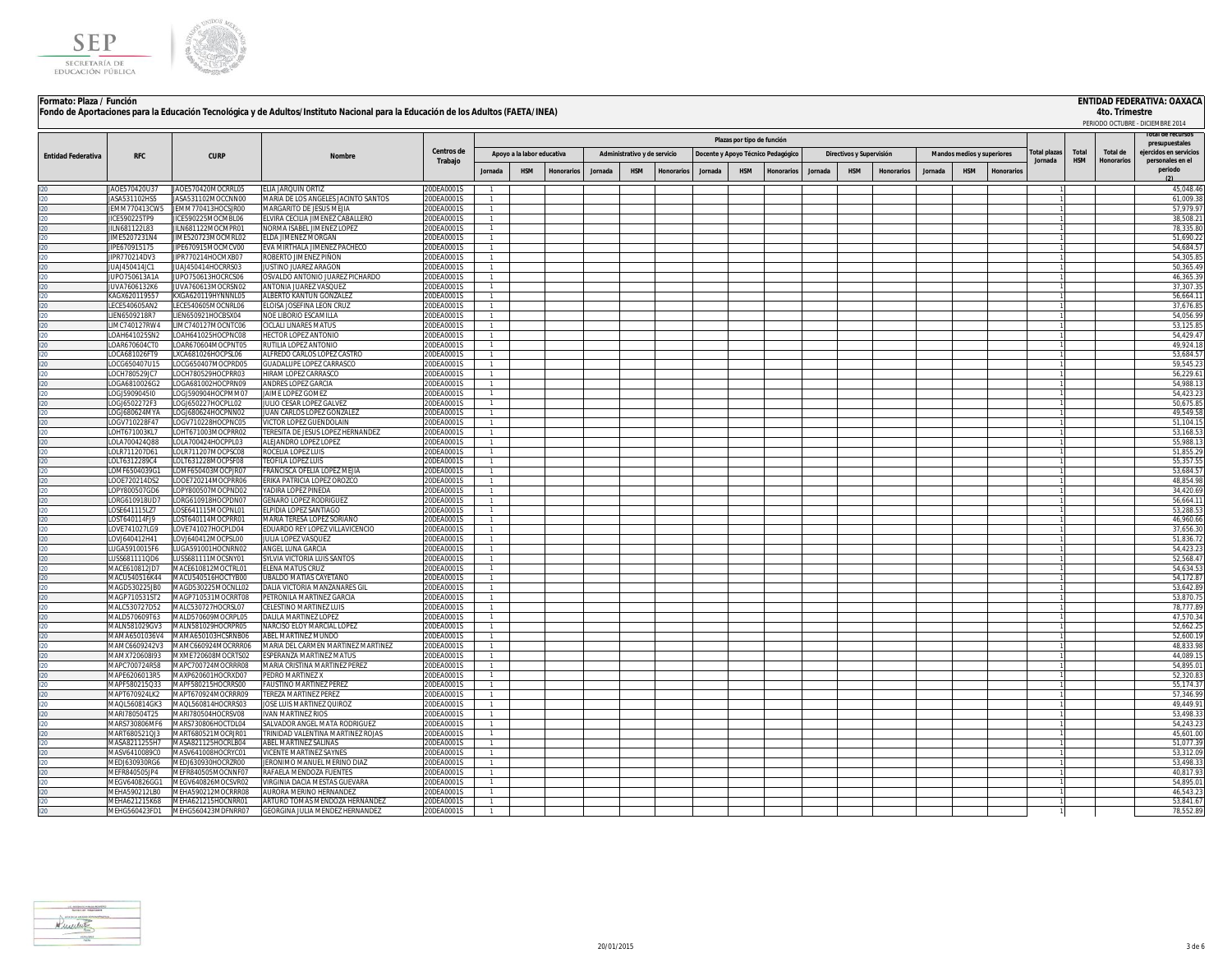

# **ENTIDAD FEDERATIVA: OAXACA**<br>4to. Trimestre

|                           |                                 |                                          | "Ondo de Aportaciones para la Ludcación" rechológica y de Additos/Instituto Nacional para la Ludcación de los Additos (PALTA/INEA) |                          | Plazas por tipo de función |                            |            |         |                              |                   |         |                                    |            |         |                          |                   |         |                            |                   |                        | 40.11115315                | PERIODO OCTUBRE - DICIEMBRE 2014 |                                            |
|---------------------------|---------------------------------|------------------------------------------|------------------------------------------------------------------------------------------------------------------------------------|--------------------------|----------------------------|----------------------------|------------|---------|------------------------------|-------------------|---------|------------------------------------|------------|---------|--------------------------|-------------------|---------|----------------------------|-------------------|------------------------|----------------------------|----------------------------------|--------------------------------------------|
|                           |                                 |                                          |                                                                                                                                    |                          |                            |                            |            |         |                              |                   |         |                                    |            |         |                          |                   |         |                            |                   |                        |                            |                                  |                                            |
|                           |                                 |                                          |                                                                                                                                    |                          |                            |                            |            |         |                              |                   |         |                                    |            |         |                          |                   |         |                            |                   |                        |                            |                                  | presupuestales                             |
| <b>Entidad Federativa</b> | <b>RFC</b>                      | <b>CURP</b>                              | Nombre                                                                                                                             | Centros de               |                            | Apoyo a la labor educativa |            |         | Administrativo y de servicio |                   |         | Docente y Apoyo Técnico Pedagógico |            |         | Directivos y Supervisión |                   |         | Mandos medios y superiores |                   | otal plazas<br>Jornada | <b>Total</b><br><b>HSM</b> | Total de<br><b>Honorarios</b>    | eiercidos en servicios<br>personales en el |
|                           |                                 |                                          |                                                                                                                                    | Trabajo                  | Jornada                    | <b>HSM</b>                 | Honorarios | Jornada | <b>HSM</b>                   | <b>Honorarios</b> | Jornada | <b>HSM</b>                         | Honorarios | Jornada | <b>HSM</b>               | <b>Honorarios</b> | Jornada | <b>HSM</b>                 | <b>Honorarios</b> |                        |                            |                                  | periodo                                    |
|                           |                                 |                                          |                                                                                                                                    |                          |                            |                            |            |         |                              |                   |         |                                    |            |         |                          |                   |         |                            |                   |                        |                            |                                  |                                            |
|                           |                                 | MELR631203GX9 MELR631203HOCNPL01         | RAUL ELISEO MENDOZA LOPEZ                                                                                                          | 20DEA0001S               |                            |                            |            |         |                              |                   |         |                                    |            |         |                          |                   |         |                            |                   |                        |                            |                                  | 52,388.47                                  |
|                           | MEMG500619699                   | MEMG500619HOCNRR03                       | GERVASIO MENDOZA MARTINEZ                                                                                                          | 20DEA0001S               |                            |                            |            |         |                              |                   |         |                                    |            |         |                          |                   |         |                            |                   |                        |                            |                                  | 54,243.2                                   |
|                           | MEMR6511251H5<br>MESM7010201H1  | MEMR651125HOCCNB09<br>MESM701020MOCNLR06 | RUBICEL MECOTT MONTERO<br>MARTHA ELENA MENDOZA SILVA                                                                               | 20DEA0001S<br>20DEA0001S |                            |                            |            |         |                              |                   |         |                                    |            |         |                          |                   |         |                            |                   |                        |                            |                                  | 51,110.3<br>55,163.6                       |
|                           | MIMP821215BC6                   | MIMP821215HOCGRB01                       | PABLITO MIGUEL MARTINEZ                                                                                                            | 20DEA0001S               |                            |                            |            |         |                              |                   |         |                                    |            |         |                          |                   |         |                            |                   |                        |                            |                                  | 37.226.2                                   |
|                           | MITG661021CH3                   | MITG661021MOCRRD01                       | <b>GUADALUPE MIRANDA TERAN</b>                                                                                                     | 20DEA0001S               |                            |                            |            |         |                              |                   |         |                                    |            |         |                          |                   |         |                            |                   |                        |                            |                                  | 54,895.0                                   |
|                           | //OGG820814NN5                  | MOGG820814MOCRMB07                       | GABRIELA ROSALBA MORALES GOMEZ                                                                                                     | 20DEA0001S               |                            |                            |            |         |                              |                   |         |                                    |            |         |                          |                   |         |                            |                   |                        |                            |                                  | 40,565.8                                   |
|                           | VIOGS5304189F4                  | MOGS530418MOCRRL05                       | SILVIA MORALES GARCIA                                                                                                              | 20DEA0001S               |                            |                            |            |         |                              |                   |         |                                    |            |         |                          |                   |         |                            |                   |                        |                            |                                  | 33,693.99                                  |
|                           | MOHM621223UJ8                   | MOHM621223HOCRRN02                       | MANUEL MORGAN HERNANDEZ                                                                                                            | 20DEA0001S               |                            |                            |            |         |                              |                   |         |                                    |            |         |                          |                   |         |                            |                   |                        |                            |                                  | 48,968.8                                   |
|                           | MOJA420415MA7                   | MOJA420415HOCRVN04                       | ANASTACIO CRISOFORO MORALES JAVIER                                                                                                 | 20DEA0001S               |                            |                            |            |         |                              |                   |         |                                    |            |         |                          |                   |         |                            |                   |                        |                            |                                  | 45,325.60                                  |
|                           | MOMR710104EP3<br>//0SM630525QJ4 | MOMR710104MOCNRS02<br>MOSM630525MOCNSR04 | ROSA MADEL MONTAÑO MARTINEZ<br>MARCELA MONTERROSA SOSA                                                                             | 20DEA0001S<br>20DEA0001S |                            |                            |            |         |                              |                   |         |                                    |            |         |                          |                   |         |                            |                   |                        |                            |                                  | 51,662.8<br>60,595.5                       |
|                           | VIOSR561221FU1                  | MOSR561221HOCRNB06                       | RUBEN MORALES SANCHEZ                                                                                                              | 20DEA0001S               |                            |                            |            |         |                              |                   |         |                                    |            |         |                          |                   |         |                            |                   |                        |                            |                                  | 53,531.3                                   |
|                           | MOSY610331IY7                   | MOSY610331MOCRNL03                       | YOLANDA MORALES SANCHEZ                                                                                                            | 20DEA0001S               |                            |                            |            |         |                              |                   |         |                                    |            |         |                          |                   |         |                            |                   |                        |                            |                                  | 52,568.4                                   |
|                           | MUZA530105R5A                   | MUZA530105MOCRRM05                       | AMALIA SOLEDAD MURCIO ZARATE                                                                                                       | 20DEA0001S               | $\overline{1}$             |                            |            |         |                              |                   |         |                                    |            |         |                          |                   |         |                            |                   |                        |                            |                                  | 53,648.5                                   |
|                           | NAAA5504088Z3                   | NAAA550408HOCVRL07                       | ALBERTO NAVA ARMENGOL                                                                                                              | 20DEA0001S               | 1                          |                            |            |         |                              |                   |         |                                    |            |         |                          |                   |         |                            |                   |                        |                            |                                  | 56,664.1                                   |
|                           | NAGS6806277IA                   | NAGS680627MOCVRC07                       | SOCORRO NAVARRO GARCIA                                                                                                             | 20DEA0001S               |                            |                            |            |         |                              |                   |         |                                    |            |         |                          |                   |         |                            |                   |                        |                            |                                  | 50,324.62                                  |
|                           | NAJO820513M93                   | NAJO820513MOCRRB09                       | OBDULIA NARANJO JARQUIN                                                                                                            | 20DEA0001S               |                            |                            |            |         |                              |                   |         |                                    |            |         |                          |                   |         |                            |                   |                        |                            |                                  | 45,601.00                                  |
|                           | NOME570303EB1<br>OAPC670118R70  | NOME570303MOCLNV02<br>OAPC670118MOCRNL08 | EVELIA DEVORA NOLASCO MENDEZ<br>CLARITZA ORDAZ PINEDA                                                                              | 20DEA0001S<br>20DEA0001S |                            |                            |            |         |                              |                   |         |                                    |            |         |                          |                   |         |                            |                   |                        |                            |                                  | 53,828.5<br>9,719.5                        |
|                           | OASL630910SA3                   | OASL630910HOCRNS07                       | LUIS ANGEL ORDAZ SANTIAGO                                                                                                          | 20DEA0001S               |                            |                            |            |         |                              |                   |         |                                    |            |         |                          |                   |         |                            |                   |                        |                            |                                  | 53,678.3                                   |
|                           | OECJ830320783                   | OECJ830320HOCJRN02                       | JUAN OJEDA CRUZ                                                                                                                    | 20DEA0001S               |                            |                            |            |         |                              |                   |         |                                    |            |         |                          |                   |         |                            |                   |                        |                            |                                  | 74,979.8                                   |
|                           | OEMC691208V13                   | OEMC691208MOCJNN04                       | CONCEPCION AURORA OJEDA MENDEZ                                                                                                     | 20DEA0001S               |                            |                            |            |         |                              |                   |         |                                    |            |         |                          |                   |         |                            |                   |                        |                            |                                  | 42,831.4                                   |
|                           | OERA58010634A                   | OERA580106MOCRMM08                       | AMELIA REINA ORTEGA RAMIREZ                                                                                                        | 20DEA0001S               | $\mathbf{1}$               |                            |            |         |                              |                   |         |                                    |            |         |                          |                   |         |                            |                   |                        |                            |                                  | 53,622.4                                   |
|                           | JIPJ690319IK2                   | OIPJ690319MOCRNS06                       | JOSEFA ORTIZ PANTOJA                                                                                                               | 20DEA0001S               |                            |                            |            |         |                              |                   |         |                                    |            |         |                          |                   |         |                            |                   |                        |                            |                                  | 53,636.9                                   |
|                           | IPL630211I76                    | OIPL630211MOCRRR00                       | <b>LOURDES ORTIZ PEREZ</b>                                                                                                         | 20DEA0001S               |                            |                            |            |         |                              |                   |         |                                    |            |         |                          |                   |         |                            |                   |                        |                            |                                  | 54,988.1                                   |
|                           | IRE5802056H6<br>OCR650213L68    | OIRE580205HOCRBD09<br>OOCR650213HOCRSB03 | EDUARDO FELIPE ORTIZ ROBLES<br>ROBERTO OROZCO CASTILLO                                                                             | 20DEA0001S<br>0DEA0001S  |                            |                            |            |         |                              |                   |         |                                    |            |         |                          |                   |         |                            |                   |                        |                            |                                  | 50,986.2<br>51.008.4                       |
|                           | OOLI721127RE9                   | OOLI721127MOCRPS05                       | <b>ISELA OROZCO LOPEZ</b>                                                                                                          | 20DEA0001S               |                            |                            |            |         |                              |                   |         |                                    |            |         |                          |                   |         |                            |                   |                        |                            |                                  | 53,870.7                                   |
|                           | ORI780525SY7                    | OORJ780525HOCSSR02                       | JORGE RICARDO OSORIO RASCON                                                                                                        | 20DEA0001S               | $\mathbf{1}$               |                            |            |         |                              |                   |         |                                    |            |         |                          |                   |         |                            |                   |                        |                            |                                  | 78.276.0                                   |
|                           | OOSV7305298M1                   | OOSV730529HOCRLR07                       | VIRGINIO GERMAN OROPEZA SALAZAR                                                                                                    | 20DEA0001S               |                            |                            |            |         |                              |                   |         |                                    |            |         |                          |                   |         |                            |                   |                        |                            |                                  | 33.009.55                                  |
|                           | PACI710506QF6                   | PACI710506MOCSNS03                       | <b>ISABEL PASTOR CONTRERAS</b>                                                                                                     | 20DEA0001S               |                            |                            |            |         |                              |                   |         |                                    |            |         |                          |                   |         |                            |                   |                        |                            |                                  | 46.601.00                                  |
|                           | PALG790223FB4                   | PALG790223MOCCPV09                       | GIOVANNA PAOLA PACHECO LOPEZ                                                                                                       | 20DEA0001S               |                            |                            |            |         |                              |                   |         |                                    |            |         |                          |                   |         |                            |                   |                        |                            |                                  | 14,848.9                                   |
|                           | PAMF480530GR1                   | PAMF480530HOCCXR07                       | FERNANDO LUIS PACHECO MUÑOZ                                                                                                        | 20DEA0001S               |                            |                            |            |         |                              |                   |         |                                    |            |         |                          |                   |         |                            |                   |                        |                            |                                  | 15,729.0                                   |
|                           | PAML7306075K6<br>PAPN7601148Z2  | PAML730607HOCDLS00<br>PAPN760114MOCTRL00 | JOSE LUIS PADILLA MILAN<br>NELLY MINERVA PATIÑO PORRAS                                                                             | 20DEA0001S<br>20DEA0001S |                            |                            |            |         |                              |                   |         |                                    |            |         |                          |                   |         |                            |                   |                        |                            |                                  | 53,498.3<br>11,306.3                       |
|                           | ARC800406ES5                    | PARC800406HOCCML00                       | CELSO PACHECO RAMIREZ                                                                                                              | 20DEA0001S               |                            |                            |            |         |                              |                   |         |                                    |            |         |                          |                   |         |                            |                   |                        |                            |                                  | 28.677.1                                   |
|                           | ARI7302013PI                    | PARI730201HOCCMG07                       | <b>IGNACIO PACHECO RAMIREZ</b>                                                                                                     | 20DEA0001S               |                            |                            |            |         |                              |                   |         |                                    |            |         |                          |                   |         |                            |                   |                        |                            |                                  | 45.697.7                                   |
|                           | PECL551009399                   | PECL551009HOCXBS05                       | LUIS JAIME PEÑA CABALLERO                                                                                                          | 20DEA0001S               |                            |                            |            |         |                              |                   |         |                                    |            |         |                          |                   |         |                            |                   |                        |                            |                                  | 78,252.8                                   |
|                           | EGA650720P30                    | PEGA650720MOCRRZ09                       | <b>AZALIA PEREZ GUERRA</b>                                                                                                         | 20DEA0001S               |                            |                            |            |         |                              |                   |         |                                    |            |         |                          |                   |         |                            |                   |                        |                            |                                  | 52,413.9                                   |
|                           | PEGL650921NC8                   | PEGL650921HOCRRS04                       | LUIS ARTURO PEREZ GARCIA                                                                                                           | 20DEA0001S               |                            |                            |            |         |                              |                   |         |                                    |            |         |                          |                   |         |                            |                   |                        |                            |                                  | 78,876.0                                   |
|                           | EHR670102NS8                    | PEHR670102MOCRRS06                       | ROSA ELVA PEREZ HERNANDEZ                                                                                                          | 20DEA0001S               |                            |                            |            |         |                              |                   |         |                                    |            |         |                          |                   |         |                            |                   |                        |                            |                                  | 47,817.8                                   |
|                           | ELP621007PX6<br>ELU6001079G5    | PELP621007HOCRPD07<br>PEXL600107HOCRXC02 | PEDRO MARCOS PEREZ LOPEZ<br>LUCIANO JULIAN PEREZ X                                                                                 | 20DEA0001S<br>20DEA0001S |                            |                            |            |         |                              |                   |         |                                    |            |         |                          |                   |         |                            |                   |                        |                            |                                  | 54,988.1<br>54,243.2                       |
|                           | EPE620429G29                    | PEXP620429HOCRXD07                       | PEDRO PEREZ X                                                                                                                      | 20DEA0001S               | $\mathbf{1}$               |                            |            |         |                              |                   |         |                                    |            |         |                          |                   |         |                            |                   |                        |                            |                                  | 79.505.3                                   |
|                           | ICM561128GZ3                    | PICM561128MOCNSR03                       | MARISELA PINEDA CASTILLO                                                                                                           | 20DEA0001S               | $\mathbf{1}$               |                            |            |         |                              |                   |         |                                    |            |         |                          |                   |         |                            |                   |                        |                            |                                  | 53,684.5                                   |
|                           | PIRM620327RA8                   | PIRM620327HOCNMD07                       | MODESTO PINEDA ROMERO                                                                                                              | 20DEA0001S               | $\mathbf{1}$               |                            |            |         |                              |                   |         |                                    |            |         |                          |                   |         |                            |                   |                        |                            |                                  | 78,335.8                                   |
|                           | POCN690525Q68                   | POCN690525MCCTND06                       | NIDELVIA MARGARITA POOT CANUL                                                                                                      | 20DEA0001S               | $\mathbf{1}$               |                            |            |         |                              |                   |         |                                    |            |         |                          |                   |         |                            |                   |                        |                            |                                  | 59,822.0                                   |
|                           | POVV6309058X8                   | POVV630905MOCBLR10                       | VIRGINIA SELIFLOR POBLANO VILLALOBOS                                                                                               | 20DEA0001S               |                            |                            |            |         |                              |                   |         |                                    |            |         |                          |                   |         |                            |                   |                        |                            |                                  | 54,056.9                                   |
|                           | RAAF6506115R3<br>RAAM6703046T9  | RAAF650611MOCMZS03<br>RAAM670304MOCMNN08 | FAUSTINA RAMIREZ AZCONA<br>MANUELA RAMIREZ ANTONIO                                                                                 | 20DEA0001S               |                            |                            |            |         |                              |                   |         |                                    |            |         |                          |                   |         |                            |                   |                        |                            |                                  | 53,125.8                                   |
|                           | RABA5711301BA                   | RABA571130MOCMRN02                       | ANDREA RAMOS BURGUET                                                                                                               | 20DEA0001S<br>20DEA0001S |                            |                            |            |         |                              |                   |         |                                    |            |         |                          |                   |         |                            |                   |                        |                            |                                  | 55,174.3<br>48,926.5                       |
|                           | RABO800823P97                   | RABO800823HOCMSS02                       | OSCAR DAMIAN RAMOS BUSTAMANTE                                                                                                      | 20DEA0001S               |                            |                            |            |         |                              |                   |         |                                    |            |         |                          |                   |         |                            |                   |                        |                            |                                  | 34,662.8                                   |
|                           | RACA610804GA3                   | RACA610804HMCMSL02                       | ALBERTO RAMOS CASAS                                                                                                                | 20DEA0001S               |                            |                            |            |         |                              |                   |         |                                    |            |         |                          |                   |         |                            |                   |                        |                            |                                  | 55,174.3                                   |
|                           | RACD610701TU6                   | RACD610701MOCMRR07                       | DORA MARTHA RAMIREZ CRUZ                                                                                                           | 20DEA0001S               | $\mathbf{1}$               |                            |            |         |                              |                   |         |                                    |            |         |                          |                   |         |                            |                   |                        |                            |                                  | 59,643.7                                   |
|                           | RALI650221AV2                   | RALI650221MDFMSS00                       | MARIA ISABEL RAMIREZ LUIS                                                                                                          | 20DEA0001S               |                            |                            |            |         |                              |                   |         |                                    |            |         |                          |                   |         |                            |                   |                        |                            |                                  | 46,960.66                                  |
|                           | RANE720804PU6                   | RANE720804HOCMCL06                       | ELEUTERIO RAMIREZ NICOLAS                                                                                                          | 20DEA0001S               |                            |                            |            |         |                              |                   |         |                                    |            |         |                          |                   |         |                            |                   |                        |                            |                                  | 40,397.1                                   |
|                           | RARM560721U6A                   | RARM560721HOCMDR05                       | MARCELINO RAMIREZ RODRIGUEZ                                                                                                        | 20DEA0001S               |                            |                            |            |         |                              |                   |         |                                    |            |         |                          |                   |         |                            |                   |                        |                            |                                  | 49,713.7                                   |
|                           | RARV701114HY1<br>FMM780401KT7   | RARV701114MOCMMR06<br>REMM780401HOCYRL08 | VIRGINIA RAMIREZ RAMIREZ<br>MELITON REYES MARTÍNEZ                                                                                 | 20DEA0001S<br>0DEA0001S  |                            |                            |            |         |                              |                   |         |                                    |            |         |                          |                   |         |                            |                   |                        |                            |                                  | 55,634.8<br>78,276.0                       |
|                           | EPE631210J56                    | REPE631210MOCYRL02                       | EULALIA REYES PEREZ                                                                                                                | 20DEA0001S               |                            |                            |            |         |                              |                   |         |                                    |            |         |                          |                   |         |                            |                   |                        |                            |                                  | 50,666.0                                   |
|                           | FRA700408KA5                    | RERA700408HOCYML07                       | ALBERTO BENEDICTO REYES RAMIREZ                                                                                                    | 20DEA0001S               | $\mathbf{1}$               |                            |            |         |                              |                   |         |                                    |            |         |                          |                   |         |                            |                   |                        |                            |                                  | 59.149.1                                   |
|                           | RERE640714MT0                   | RERF640714HOCYMR06                       | <b>FRANCISCO REYES RAMIREZ</b>                                                                                                     | 20DEA0001S               | $\mathbf{1}$               |                            |            |         |                              |                   |         |                                    |            |         |                          |                   |         |                            |                   |                        |                            |                                  | 59.249.78                                  |
|                           | RERH761004C40                   | REHR761004HOCNDC05                       | HECTOR EDUARDO RENERO RODRIGUEZ                                                                                                    | 20DEA0001S               | $\mathbf{1}$               |                            |            |         |                              |                   |         |                                    |            |         |                          |                   |         |                            |                   |                        |                            |                                  | 62.875.94                                  |
|                           |                                 | RESE540714UM8 RESE540714HOCYNM03         | EMILIANO REYES SANTIAGO                                                                                                            | 20DEA0001S               |                            |                            |            |         |                              |                   |         |                                    |            |         |                          |                   |         |                            |                   |                        |                            |                                  | 52,227.71                                  |

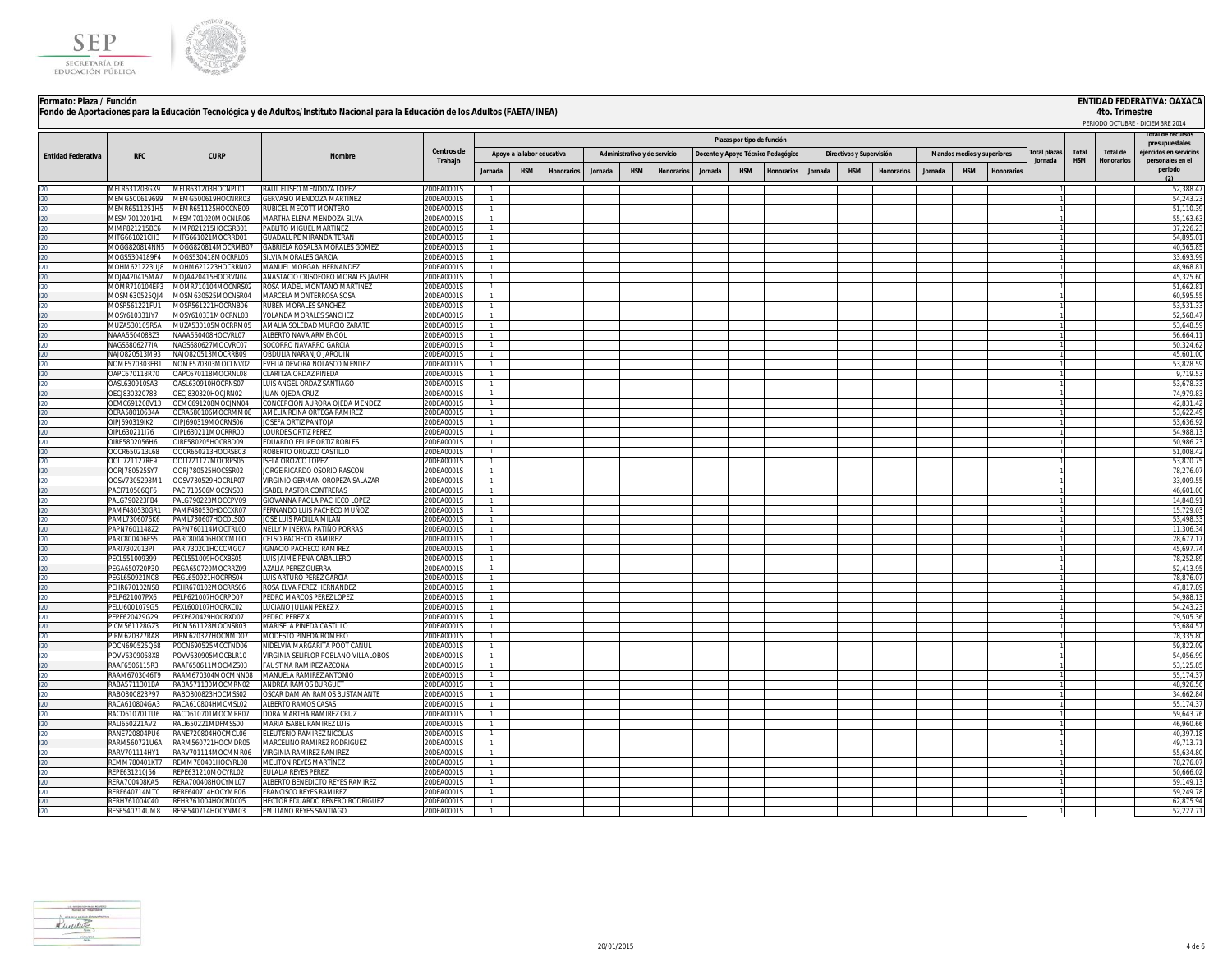



|                           |                                |                                           |                                                                  |                          |                              |                            |            |         |                              |           |         |                            |                                    |         |                          |            |         |                            |           |                     |              |                   | PERIODO OCTUBRE - DICIEMBRE 2014         |
|---------------------------|--------------------------------|-------------------------------------------|------------------------------------------------------------------|--------------------------|------------------------------|----------------------------|------------|---------|------------------------------|-----------|---------|----------------------------|------------------------------------|---------|--------------------------|------------|---------|----------------------------|-----------|---------------------|--------------|-------------------|------------------------------------------|
|                           |                                |                                           |                                                                  |                          |                              |                            |            |         |                              |           |         | Plazas por tipo de función |                                    |         |                          |            |         |                            |           |                     |              |                   | lotal de recursos                        |
|                           |                                |                                           |                                                                  | <b>Centros de</b>        |                              | Apoyo a la labor educativa |            |         | Administrativo y de servicio |           |         |                            |                                    |         | Directivos y Supervisión |            |         | Mandos medios y superiores |           | <b>Total plazas</b> | <b>Total</b> | Total de          | presupuestales<br>ejercidos en servicios |
| <b>Entidad Federativa</b> | <b>RFC</b>                     | <b>CURP</b>                               | <b>Nombre</b>                                                    | Trabajo                  |                              |                            |            |         |                              |           |         |                            | Docente y Apoyo Técnico Pedagógico |         |                          |            |         |                            |           | Jornada             | <b>HSM</b>   | <b>Honorarios</b> | personales en el                         |
|                           |                                |                                           |                                                                  |                          | Jornada                      | <b>HSM</b>                 | Honorarios | Jornada | <b>HSM</b>                   | Honorario | Jornada | <b>HSM</b>                 | Honorario                          | Jornada | <b>HSM</b>               | Honorarios | Jornada | <b>HSM</b>                 | Honorario |                     |              |                   | periodo<br>(2)                           |
|                           | RESU851127MC5                  | RESU851127HDEYNL09                        | <b>ULISSES REYNA SANCHEZ</b>                                     | 20DEA0001S               |                              |                            |            |         |                              |           |         |                            |                                    |         |                          |            |         |                            |           |                     |              |                   | 40.572.0                                 |
|                           | RICA620505356                  | RICA620505MOCSRN09                        | ANGELA RIOS CRUZ                                                 | 20DEA0001S               |                              |                            |            |         |                              |           |         |                            |                                    |         |                          |            |         |                            |           |                     |              |                   | 50.952.4                                 |
|                           | RICF691004R13                  | RICE691004MOCSRR00                        | <b>FRANCISCA RIOS CRUZ</b>                                       | 0DFA0001S                | $\mathbf{1}$                 |                            |            |         |                              |           |         |                            |                                    |         |                          |            |         |                            |           |                     |              |                   | 44.715.8                                 |
|                           | RIPM6406108C2                  | RIPM640610HOCSLR06                        | MARGARITO RIOS PALACIOS                                          | 20DEA0001S               | $\mathbf{1}$<br>$\mathbf{1}$ |                            |            |         |                              |           |         |                            |                                    |         |                          |            |         |                            |           |                     |              |                   | 60,155.68                                |
|                           | ROAI6903177G4<br>ROCS5611184Q3 | ROAI690317MOCDRR00<br>ROCS561118MOCDRR07  | IRLANDA GERTRUDIS RODRIGUEZ ARAGON<br>SERAFINA RODRIGUEZ CRUZ    | 20DEA0001S<br>20DEA0001S |                              |                            |            |         |                              |           |         |                            |                                    |         |                          |            |         |                            |           |                     |              |                   | 47,965.00<br>51,690.2                    |
|                           | OEL640123E63                   | ROXE640123MOCJXL06                        | ELIZABET ROJAS X                                                 | 20DEA0001S               |                              |                            |            |         |                              |           |         |                            |                                    |         |                          |            |         |                            |           |                     |              |                   | 53,125.8                                 |
|                           | OHM7109022HA                   | ROHM710902MOCSRR07                        | MIRNA GABRIELA ROSAS HERRERA                                     | 0DEA0001S                |                              |                            |            |         |                              |           |         |                            |                                    |         |                          |            |         |                            |           |                     |              |                   | 52.662.6                                 |
|                           | OVA720415948                   | ROVA720415MOCSLN05                        | ANA LILIA ROSALES VELASCO                                        | 20DEA0001S               |                              |                            |            |         |                              |           |         |                            |                                    |         |                          |            |         |                            |           |                     |              |                   | 50,153.92                                |
|                           | ROVH580406P33<br>ROVL500215P51 | ROVH580406HOCSSM02<br>ROVI 500215HOCDLM09 | HUMBERTO JULIAN ROSETTE VASQUEZ<br>LAMBERTO RODRIGUEZ VILLASEÑOR | 20DEA0001S<br>0DFA0001S  | $\mathbf{1}$                 |                            |            |         |                              |           |         |                            |                                    |         |                          |            |         |                            |           |                     |              |                   | 49.713.7<br>54.429.47                    |
|                           | RUCA661218PC4                  | RUCA661218HOCZRD05                        | <b>ADOLFO RUIZ CORTES</b>                                        | 20DEA0001S               |                              |                            |            |         |                              |           |         |                            |                                    |         |                          |            |         |                            |           |                     |              |                   | 52.507.0                                 |
|                           | RUGB6101106R8                  | RUGB610110HOCZRN06                        | <b>BENITO RUIZ GUERRA</b>                                        | 20DEA0001S               |                              |                            |            |         |                              |           |         |                            |                                    |         |                          |            |         |                            |           |                     |              |                   | 48.805.44                                |
|                           | RUSE630122PI8                  | RUSE630122HOCZNP00                        | EPIFANIO ANTONIO RUIZ SANTIAGO                                   | 20DEA0001S               |                              |                            |            |         |                              |           |         |                            |                                    |         |                          |            |         |                            |           |                     |              |                   | 40,761.60                                |
|                           | RUVR60030144A                  | RUVR600301MOCZLS07                        | ROSENDA LEONOR RUIZ VELASCO                                      | 20DEA0001S               |                              |                            |            |         |                              |           |         |                            |                                    |         |                          |            |         |                            |           |                     |              |                   | 53,248.4                                 |
|                           | SAAM690615DK7                  | SAAM690615HOCNQG02                        | MIGUEL ANGEL SANCHEZ AQUINO                                      | 20DEA0001S               |                              |                            |            |         |                              |           |         |                            |                                    |         |                          |            |         |                            |           |                     |              |                   | 52,600.1                                 |
|                           | SACG6309299K0<br>SACR540827448 | SACG630929HVZLRN01<br>SACR540827MOCLSS02  | GONZALO SALGADO CARBALLO<br>ROSALBA SALINAS CASTILLO             | 20DEA0001S<br>20DEA0001S |                              |                            |            |         |                              |           |         |                            |                                    |         |                          |            |         |                            |           |                     |              |                   | 46.461.82<br>49.983.22                   |
|                           | SADR851009V57                  | SADR851009HOCNVC08                        | RICARDO JAVIER SANTANA DAVILA                                    | 20DEA0001S               |                              |                            |            |         |                              |           |         |                            |                                    |         |                          |            |         |                            |           |                     |              |                   | 22,610.02                                |
|                           | SAFF701120411                  | SAFF701120MOCNNL09                        | FELISA SANTANA FUENTES                                           | 20DEA0001S               |                              |                            |            |         |                              |           |         |                            |                                    |         |                          |            |         |                            |           |                     |              |                   | 53,312.09                                |
|                           | SAGA640123TV4                  | SAGA640123MOCLIM08                        | AMELIA SALVADOR GIJON                                            | 20DEA0001S               |                              |                            |            |         |                              |           |         |                            |                                    |         |                          |            |         |                            |           |                     |              |                   | 48,871.12                                |
|                           | SAGA7006056G4                  | SAGA700605MOCBND04                        | ADELAIDA SABAH GENICO                                            | 20DEA0001S               |                              |                            |            |         |                              |           |         |                            |                                    |         |                          |            |         |                            |           |                     |              |                   | 49,290.93                                |
|                           | SAGF5810277I0                  | SAGF581027HOCNRR04                        | FRUMENCIO SANTIAGO GARCIA                                        | ODEA0001S                |                              |                            |            |         |                              |           |         |                            |                                    |         |                          |            |         |                            |           |                     |              |                   | 61.009.38                                |
|                           | SAGR651023746                  | SAGR651023HOCNML05                        | RAUL SANTIAGO GOMEZ                                              | 20DEA0001S               |                              |                            |            |         |                              |           |         |                            |                                    |         |                          |            |         |                            |           |                     |              |                   | 54.429.47                                |
| הכ                        | SAHJ7012204J7<br>SAJA680204QI9 | SAHJ701220HOCNRN00<br>SAJA680204HOCNRN09  | <b>JUAN JOSE SANTIAGO HERNANDEZ</b><br>ANDRES SANCHEZ JARQUIN    | 20DEA0001S<br>20DEA0001S | $\mathbf{1}$<br>-1.          |                            |            |         |                              |           |         |                            |                                    |         |                          |            |         |                            |           |                     |              |                   | 54.429.47<br>54,050.75                   |
|                           | SALU7003208L4                  | SAXL700320MOCNXZ06                        | LUZ MARIA DOLORES SANCHEZ X                                      | 20DEA0001S               | 1                            |                            |            |         |                              |           |         |                            |                                    |         |                          |            |         |                            |           |                     |              |                   | 50,324.62                                |
|                           | SAMJ6612273N1                  | SAMJ661227HOCNJN09                        | JUAN PASCUAL SANTIAGO MEJIA                                      | 20DEA0001S               |                              |                            |            |         |                              |           |         |                            |                                    |         |                          |            |         |                            |           |                     |              |                   | 54,212.19                                |
|                           | SAMM6312263CA                  | SAMM631226MOCNRR01                        | MARINA MA DE LA LUZ SANTIAGO MARTINEZ                            | 20DEA0001S               |                              |                            |            |         |                              |           |         |                            |                                    |         |                          |            |         |                            |           |                     |              |                   | 54,008.5                                 |
|                           | SAMR730519K81                  | SAMR730519HOCNNB00                        | RUBEN MARCIAL SANCHEZ MENDOZA                                    | 20DFA0001                |                              |                            |            |         |                              |           |         |                            |                                    |         |                          |            |         |                            |           |                     |              |                   | 57.959.4                                 |
|                           | SAOC681124JL7                  | SAOC681124HOCNRR07                        | CRISOFORO ALEJANDRO SANTIAGO ORTIZ                               | 20DEA0001S               |                              |                            |            |         |                              |           |         |                            |                                    |         |                          |            |         |                            |           |                     |              |                   | 54.801.89                                |
| m                         | SAPL391210D19<br>SAPR650531A23 | SAPL391210MOCNLR08<br>SAPR650531MOCNRY04  | LORETO GRACIELA SANTIAGO PALMA<br>REYNA VIRGEN SANTIAGO PEREZ    | 20DEA0001S<br>20DEA0001S | $\overline{1}$               |                            |            |         |                              |           |         |                            |                                    |         |                          |            |         |                            |           |                     |              |                   | 48.968.8<br>54.398.43                    |
|                           | SARA7108245N0                  | SARA710824MDFNMR01                        | AUREA AIDA SANCHEZ RAMIREZ                                       | 20DEA0001S               |                              |                            |            |         |                              |           |         |                            |                                    |         |                          |            |         |                            |           |                     |              |                   | 47.596.30                                |
|                           | SARG681003E78                  | SARG681003MOCNSS02                        | GISELA SANDOVAL ROSALES                                          | 20DEA0001S               |                              |                            |            |         |                              |           |         |                            |                                    |         |                          |            |         |                            |           |                     |              |                   | 52,320.8                                 |
|                           | SARH771127QB6                  | SARH771127MOCLDR06                        | HORTENSIA SALVADOR RODRIGUEZ                                     | 0DEA0001S                |                              |                            |            |         |                              |           |         |                            |                                    |         |                          |            |         |                            |           |                     |              |                   | 44,669.7                                 |
|                           | ARM6803143D4                   | SARM680314MOCVVT02                        | MATILDE MARGARITA SAAVEDRA REVILLA                               | 0DEA0001S                |                              |                            |            |         |                              |           |         |                            |                                    |         |                          |            |         |                            |           |                     |              |                   | 54,895.0                                 |
|                           | ASF600530QK2                   | SASF600530HOCNNR06                        | FERNANDO SANCHEZ SANCHEZ                                         | 0DEA0001S                |                              |                            |            |         |                              |           |         |                            |                                    |         |                          |            |         |                            |           |                     |              |                   | 48,730.44                                |
|                           | SASJ720505R53<br>SATR6912146Q8 | SASJ720505HDFNNN02<br>SATR691214MOCNRS00  | JUAN GABRIEL SAN JUAN SAN JUAN<br>ROSA MARIA SANCHEZ TORIS       | 20DEA0001S<br>20DEA0001S | $\mathbf{1}$<br>$\mathbf{1}$ |                            |            |         |                              |           |         |                            |                                    |         |                          |            |         |                            |           |                     |              |                   | 54.801.89<br>53.684.5                    |
|                           | SAVA740814HW2                  | SAVA740814HOCRSR09                        | ARMANDO SARABIA VASQUEZ                                          | 20DEA0001S               | $\mathbf{1}$                 |                            |            |         |                              |           |         |                            |                                    |         |                          |            |         |                            |           |                     |              |                   | 41,181.36                                |
|                           | SAVR730830US0                  | SAVR730830MOCNLS02                        | ROSA SANCHEZ VALDIVIESO                                          | 20DEA0001S               |                              |                            |            |         |                              |           |         |                            |                                    |         |                          |            |         |                            |           |                     |              |                   | 38,674.49                                |
|                           | SAZL681127268                  | SAZL681127HOCNRS06                        | LUIS VIRGILIO SANTOS ZARATI                                      | 20DEA0001S               |                              |                            |            |         |                              |           |         |                            |                                    |         |                          |            |         |                            |           |                     |              |                   | 53.684.5                                 |
|                           | SICG6111051N5                  | SICG611105HOCLRR01                        | <b>GERARDO SILVA CERVANTES</b>                                   | 20DEA0001S               |                              |                            |            |         |                              |           |         |                            |                                    |         |                          |            |         |                            |           |                     |              |                   | 56,627.2                                 |
|                           | GICR6305233M0                  | SICR630523MDFRRC00                        | MARIA DEL ROCIO SIERRA CORTES                                    | 20DEA0001S               |                              |                            |            |         |                              |           |         |                            |                                    |         |                          |            |         |                            |           |                     |              |                   | 45,699.4                                 |
|                           | GJ551007DQ5<br>ILO640518QW1    | SIGJ551007MOCLRL08<br>SILO640518MOCLPL03  | JULIA SILVA GARCIA<br>OLIVA REMEDIOS SILVA LOPEZ                 | 20DEA0001S<br>20DEA0001S |                              |                            |            |         |                              |           |         |                            |                                    |         |                          |            |         |                            |           |                     |              |                   | 54.008.59<br>52,388.47                   |
|                           | <b>IRG5212064RA</b>            | SIRG521206MOCLZL05                        | GLORIA LOURDES SILVA RUIZ                                        | 20DEA0001S               |                              |                            |            |         |                              |           |         |                            |                                    |         |                          |            |         |                            |           |                     |              |                   | 55,174.37                                |
|                           | SISA7802256P3                  | SISA780225HOCMMR04                        | ARMANDO SIMON SIMON                                              | 20DEA0001S               |                              |                            |            |         |                              |           |         |                            |                                    |         |                          |            |         |                            |           |                     |              |                   | 37,815.6                                 |
|                           | SISI7611031L3                  | SISI761103HOCLNS05                        | <b>ISRAEL SILVA SANTOS</b>                                       | 20DEA0001S               |                              |                            |            |         |                              |           |         |                            |                                    |         |                          |            |         |                            |           |                     |              |                   | 50,594.48                                |
|                           | SIVR6201201UA                  | SIVR620120HOCLNL06                        | RAUL SILVA VENTURA                                               | 0DEA0001S                |                              |                            |            |         |                              |           |         |                            |                                    |         |                          |            |         |                            |           |                     |              |                   | 55.041.89                                |
|                           | GAM600301855                   | SOAM600301HOCLRG09                        | MIGUEL ANGEL SOLANA ARANDA                                       | 20DEA0001S               |                              |                            |            |         |                              |           |         |                            |                                    |         |                          |            |         |                            |           |                     |              |                   | 54,056.99                                |
|                           | SOFP841030BTA<br>SOIG700106R73 | SOFP841030MOCSBL02<br>SO IG700106HOCTMS08 | MARIA DEL PILAR SOSA FABIAN                                      | 20DEA0001S<br>0DFA0001S  |                              |                            |            |         |                              |           |         |                            |                                    |         |                          |            |         |                            |           |                     |              |                   | 41.187.14                                |
| הכ                        | OLG690528TF0                   | SOLG690528HOCSPR03                        | <b>GASPAR GILBERTO SOTO JIMENEZ</b><br><b>GERMAN SOSA LOPEZ</b>  | 20DEA0001S               | $\mathbf{1}$                 |                            |            |         |                              |           |         |                            |                                    |         |                          |            |         |                            |           |                     |              |                   | 78.252.89<br>55.483.23                   |
|                           | OPJ741111UZ4                   | TOPJ741111HOCRRS00                        | JESUS MARTIN TORRES PEREZ                                        | 20DEA0001S               |                              |                            |            |         |                              |           |         |                            |                                    |         |                          |            |         |                            |           |                     |              |                   | 54,236.99                                |
|                           | OTR7010057D4                   | TOTR701005HOCLRL07                        | RAUL TOLEDO TORRES                                               | 20DEA0001S               |                              |                            |            |         |                              |           |         |                            |                                    |         |                          |            |         |                            |           |                     |              |                   | 53,498.33                                |
|                           | JIMA6301173R1                  | JIMA630117HOCRRN03                        | ANTONIO URBIETA MORENO                                           | 20DEA0001S               |                              |                            |            |         |                              |           |         |                            |                                    |         |                          |            |         |                            |           |                     |              |                   | 53,648.3                                 |
|                           | /ACM740928PF1                  | /ACM740928HOCSRG03                        | MIGUEL ANGEL VASQUEZ CORTES                                      | 20DEA0001S               |                              |                            |            |         |                              |           |         |                            |                                    |         |                          |            |         |                            |           |                     |              |                   | 50,172.3                                 |
|                           | VALR63081448A                  | VALR630814HOCRRL03                        | RAUL VARELA LARA                                                 | 20DEA0001S               |                              |                            |            |         |                              |           |         |                            |                                    |         |                          |            |         |                            |           |                     |              |                   | 55.243.2                                 |
| $20 -$                    | VAME761014UF8<br>VAMR660527UA1 | VAME761014HOCSRD09<br>VAMR660527HOCSRN03  | EDUARDO VASQUEZ MORGAN<br>RANULFO VASQUEZ MARTINEZ               | 20DEA0001S<br>20DEA0001S | $\mathbf{1}$                 |                            |            |         |                              |           |         |                            |                                    |         |                          |            |         |                            |           |                     |              |                   | 51.110.3<br>50.737.9                     |
|                           | VAPB490822EU0                  | VAPB490822HOCRRR05                        | BERNARDO VARGAS PEREZ                                            | 20DEA0001S               |                              |                            |            |         |                              |           |         |                            |                                    |         |                          |            |         |                            |           |                     |              |                   | 52.507.0                                 |
|                           | VAPF700302642                  | VAPF700302MOCLRL01                        | FLOR INES VALENCIA PEREZ                                         | 20DEA0001S               |                              |                            |            |         |                              |           |         |                            |                                    |         |                          |            |         |                            |           |                     |              |                   | 49,009.96                                |
|                           | VASG600313UP5                  | VASG600313HOCRNL08                        | <b>GUILLERMO VARGAS SANTOS</b>                                   | 20DEA0001S               |                              |                            |            |         |                              |           |         |                            |                                    |         |                          |            |         |                            |           |                     |              |                   | 48,815.68                                |
|                           |                                |                                           |                                                                  |                          |                              |                            |            |         |                              |           |         |                            |                                    |         |                          |            |         |                            |           |                     |              |                   |                                          |